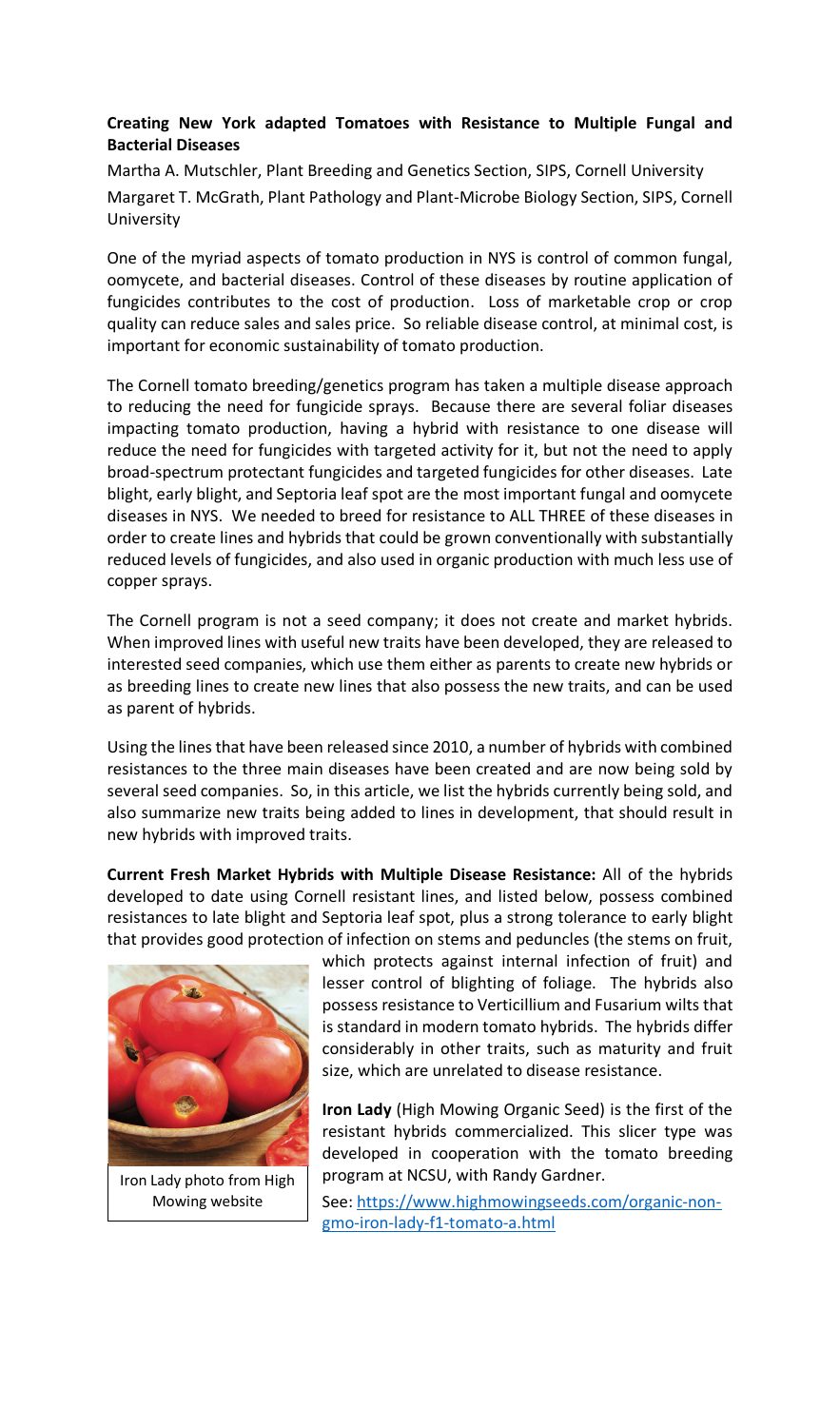**Stellar** (Pan American Seeds). This slicer is different from Iron Lady in fruit size and maturity, and has improved flavor.

See: https://www.panamseed.com/plant\_ info.aspx?phid=062000001010320



BrandyWise photo from Fruition website

**BrandyWise** (Fruition Seed Company) is the result of crossing the popular Heirloom Brandywine with a Cornell line. Eating quality is much like Brandywine,



Stellar photo from PanAmerican website

but the fruit have greatly reduced cracking and catface. While not commercialized until 2018, this hybrid was a hit for flavor in repeated trials before 2018, and it has become a favorite tomato for the Cornell Freeville research farm crew/staff members.

See: http://www.fruitionseeds.com/Organic-Brandywise-Tomato-p/t42.htm

**Summer Sweetheart** (Fruition Seed Company, A relatively new NYS seed company) is a Campari type tomato that has superior flavor. It has an indeterminate vine, and is very productive.

See http://www.fruitionseeds.com/Organic-Summer-Sweetheart-Tomato-p/t43.htm)

**Best use of these fresh market hybrids:** The early blight tolerance provides good protection on stems and peduncles; however this tolerance provides only moderate control of blighting of foliage, so further control by applying fungicides could be needed. The Septoria leaf spot resistance is also strong in its suppression of lesion expansion, and fungal reproduction, but it does NOT prevent the initial lesion formation by this pathogen. Due to the mechanism underlying this resistance, the best degree of control is obtained when the plants are separated from typical Septoria susceptible tomatoes. In our experiments, this separation can be a little as 15 to 20 feet upwind of the susceptible tomatoes. The late blight resistance is extremely strong



Plum Perfect photo from High Mowing website

**Plum Perfect** (High Mowing Organic Seed) is the most recent of the resistant hybrids to be commercialized with seed first available in 2019. The diseases it has resistance to differ somewhat from the other hybrids: Verticillium, Fusarium (I1, I2 and I3 genes), late blight, root knot nematodes (Mi) bacterial speck (Pto), TSWV (Sw-5), as well as some early blight tolerance. This hybrid is extremely productive, with a heavy crop of large firm jointless fruit, with very good flavor and color, that can be used fresh chopped or cooked. It was developed in cooperation with the tomato breeding program at NCSU, with Randy Gardner.

See: https://www.highmowingseeds.com/organic-nongmo-plum-perfect-f1-paste-tomato-a.html